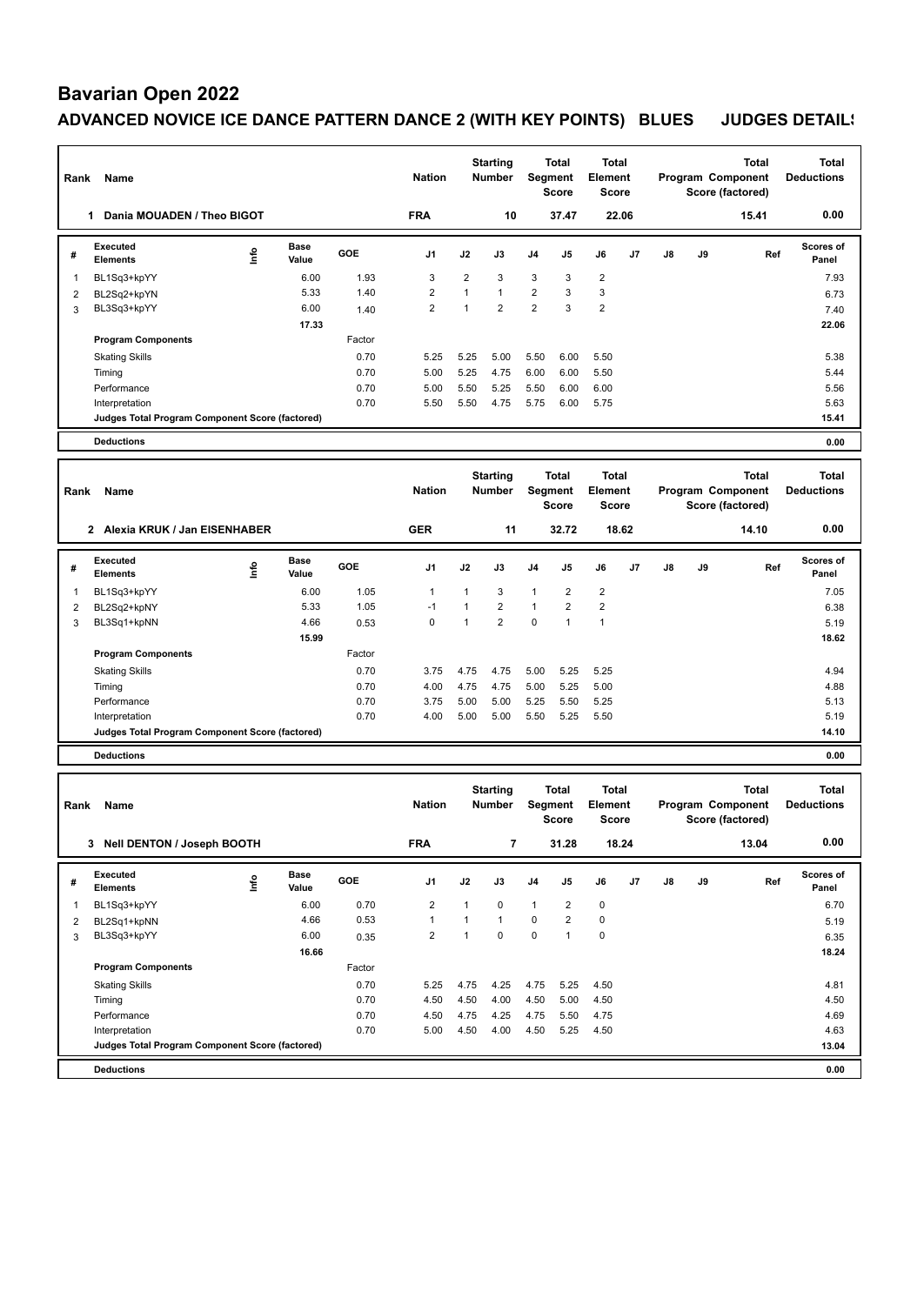### **Bavarian Open 2022**

### ADVANCED NOVICE ICE DANCE PATTERN DANCE 2 (WITH KEY POINTS) BLUES JUDGES DETAIL!

| Rank           | Name                                            |      |                      |              | <b>Nation</b>  |              | <b>Starting</b><br><b>Number</b> |                | <b>Total</b><br><b>Segment</b><br><b>Score</b> | Total<br><b>Element</b><br><b>Score</b> |    |    |    | <b>Total</b><br>Program Component<br>Score (factored) | <b>Total</b><br><b>Deductions</b> |
|----------------|-------------------------------------------------|------|----------------------|--------------|----------------|--------------|----------------------------------|----------------|------------------------------------------------|-----------------------------------------|----|----|----|-------------------------------------------------------|-----------------------------------|
|                | 4 Mia Lee MAYER / Tobias HUBER                  |      |                      |              | <b>GER</b>     |              | 1                                |                | 30.70                                          | 18.10                                   |    |    |    | 12.60                                                 | 0.00                              |
| #              | <b>Executed</b><br><b>Elements</b>              | lnfo | <b>Base</b><br>Value | GOE          | J1             | J2           | J3                               | J4             | J5                                             | J6                                      | J7 | J8 | J9 | Ref                                                   | <b>Scores of</b><br>Panel         |
| 1              | BL1Sq2+kpNY                                     |      | 5.33                 | 0.88         | $\overline{2}$ | $\mathbf{1}$ | 1                                | $\mathbf{1}$   | $\overline{2}$                                 | $\overline{1}$                          |    |    |    |                                                       | 6.21                              |
| $\overline{c}$ | BL2Sq1+kpNN                                     |      | 4.66                 | 0.70         | $\mathbf{1}$   | $\mathbf{1}$ | 1                                | $\pmb{0}$      | $\overline{2}$                                 | $\overline{1}$                          |    |    |    |                                                       | 5.36                              |
| 3              | BL3Sq3+kpYY                                     |      | 6.00                 | 0.53         | $\mathbf{1}$   | 1            | $\mathbf{1}$                     | $-1$           | $\mathbf{1}$                                   | 0                                       |    |    |    |                                                       | 6.53                              |
|                |                                                 |      | 15.99                |              |                |              |                                  |                |                                                |                                         |    |    |    |                                                       | 18.10                             |
|                | <b>Program Components</b>                       |      |                      | Factor       |                |              |                                  |                |                                                |                                         |    |    |    |                                                       |                                   |
|                | <b>Skating Skills</b>                           |      |                      | 0.70         | 4.50           | 4.50         | 4.25                             | 4.25           | 5.25                                           | 4.75                                    |    |    |    |                                                       | 4.50                              |
|                | Timing<br>Performance                           |      |                      | 0.70<br>0.70 | 4.25<br>4.00   | 4.50<br>4.75 | 4.25<br>4.50                     | 4.00<br>4.25   | 4.75<br>5.25                                   | 4.50<br>4.75                            |    |    |    |                                                       | 4.38<br>4.56                      |
|                | Interpretation                                  |      |                      | 0.70         | 4.25           | 4.75         | 4.50                             | 4.25           | 5.00                                           | 4.75                                    |    |    |    |                                                       | 4.56                              |
|                | Judges Total Program Component Score (factored) |      |                      |              |                |              |                                  |                |                                                |                                         |    |    |    |                                                       | 12.60                             |
|                | <b>Deductions</b>                               |      |                      |              |                |              |                                  |                |                                                |                                         |    |    |    |                                                       | 0.00                              |
|                |                                                 |      |                      |              |                |              |                                  |                |                                                |                                         |    |    |    |                                                       |                                   |
| Rank           | Name                                            |      |                      |              | <b>Nation</b>  |              | <b>Starting</b><br><b>Number</b> |                | <b>Total</b><br>Segment<br><b>Score</b>        | <b>Total</b><br>Element<br>Score        |    |    |    | Total<br>Program Component<br>Score (factored)        | <b>Total</b><br><b>Deductions</b> |
|                | 5 Lili-Rose CHESNEAU / Raphael SCHILTZ          |      |                      |              | <b>FRA</b>     |              | $\overline{\mathbf{4}}$          |                | 29.57                                          | 16.26                                   |    |    |    | 13.31                                                 | 0.00                              |
| #              | Executed<br><b>Elements</b>                     | ١nf٥ | <b>Base</b><br>Value | GOE          | J1             | J2           | J3                               | J4             | J5                                             | J6                                      | J7 | J8 | J9 | Ref                                                   | <b>Scores of</b><br>Panel         |
| 1              | BL1Sq1+kpNN                                     |      | 4.66                 | 0.88         | $\mathbf{1}$   | 1            | $\overline{2}$                   | $\overline{2}$ | 1                                              | $\mathbf{1}$                            |    |    |    |                                                       | 5.54                              |
| 2              | BL2Sq1+kpNN                                     |      | 4.66                 | 0.70         | 1              | 1            | $\mathbf{1}$                     | $\mathbf{1}$   | 1                                              | $\overline{1}$                          |    |    |    |                                                       | 5.36                              |
| 3              | BL3Sq1+kpNN                                     |      | 4.66                 | 0.70         | $\mathbf{1}$   | 0            | $\overline{2}$                   | $\mathbf{1}$   | $\mathbf{1}$                                   | $\overline{1}$                          |    |    |    |                                                       | 5.36                              |
|                |                                                 |      | 13.98                |              |                |              |                                  |                |                                                |                                         |    |    |    |                                                       | 16.26                             |
|                | <b>Program Components</b>                       |      |                      | Factor       |                |              |                                  |                |                                                |                                         |    |    |    |                                                       |                                   |
|                | <b>Skating Skills</b><br>Timing                 |      |                      | 0.70<br>0.70 | 4.00<br>4.00   | 4.50<br>4.25 | 5.00<br>5.00                     | 4.75<br>5.00   | 4.75<br>4.75                                   | 5.00<br>4.75                            |    |    |    |                                                       | 4.75<br>4.69                      |
|                | Performance                                     |      |                      | 0.70         | 4.00           | 4.50         | 5.25                             | 5.00           | 5.00                                           | 4.75                                    |    |    |    |                                                       | 4.81                              |
|                | Interpretation                                  |      |                      | 0.70         | 4.00           | 4.50         | 5.00                             | 5.25           | 4.75                                           | 4.75                                    |    |    |    |                                                       | 4.75                              |
|                | Judges Total Program Component Score (factored) |      |                      |              |                |              |                                  |                |                                                |                                         |    |    |    |                                                       | 13.31                             |
|                | <b>Deductions</b>                               |      |                      |              |                |              |                                  |                |                                                |                                         |    |    |    |                                                       | 0.00                              |
|                |                                                 |      |                      |              |                |              |                                  |                |                                                |                                         |    |    |    |                                                       |                                   |
| Rank           | Name                                            |      |                      |              | <b>Nation</b>  |              | <b>Starting</b><br><b>Number</b> |                | <b>Total</b><br>Segment<br><b>Score</b>        | <b>Total</b><br>Element<br>Score        |    |    |    | <b>Total</b><br>Program Component<br>Score (factored) | <b>Total</b><br><b>Deductions</b> |
|                | 6 Olivia ILIN / Dylan CAIN                      |      |                      |              | <b>USA</b>     |              | 9                                |                | 29.22                                          | 16.23                                   |    |    |    | 12.99                                                 | 0.00                              |
| #              | Executed<br>Elements                            | lnfo | <b>Base</b><br>Value | GOE          | J1             | J2           | J3                               | J4             | J5                                             | J6                                      | J7 | J8 | J9 | Ref                                                   | Scores of<br>Panel                |
| 1              | BL1Sq1+kpNN                                     |      | 4.66                 | 0.70         | $\mathbf{1}$   | $\mathbf{1}$ | 1                                | 0              | 2                                              | 1                                       |    |    |    |                                                       | 5.36                              |
| 2              | BL2Sq2+kpNY                                     |      | 5.33                 | 0.35         | 0              | $\mathbf 0$  | $\mathbf{1}$                     | $\pmb{0}$      | $\overline{2}$                                 | $\mathbf{1}$                            |    |    |    |                                                       | 5.68                              |
| 3              | BL3Sq1+kpNN                                     |      | 4.66                 | 0.53         | $\mathbf{1}$   | $\pmb{0}$    | $\mathbf{1}$                     | $\mathsf 0$    | $\mathbf{1}$                                   | $\mathbf{1}$                            |    |    |    |                                                       | 5.19                              |
|                |                                                 |      | 14.65                |              |                |              |                                  |                |                                                |                                         |    |    |    |                                                       | 16.23                             |
|                | <b>Program Components</b>                       |      |                      | Factor       |                |              |                                  |                |                                                |                                         |    |    |    |                                                       |                                   |
|                | <b>Skating Skills</b>                           |      |                      | 0.70         | 4.50           | 4.75         | 4.50                             | 4.75           | 5.50                                           | 5.25                                    |    |    |    |                                                       | 4.81                              |
|                | Timing                                          |      |                      | 0.70         | 4.00           | 4.50         | 4.50                             | 4.25           | 5.25                                           | 5.00                                    |    |    |    |                                                       | 4.56                              |
|                | Performance                                     |      |                      | 0.70         | 4.25           | 4.50         | 4.25                             | 4.25           | 5.50                                           | 5.00                                    |    |    |    |                                                       | 4.50                              |
|                | Interpretation                                  |      |                      | 0.70         | 4.25           | 4.50         | 4.25                             | 4.75           | 5.25                                           | 5.25                                    |    |    |    |                                                       | 4.69                              |
|                | Judges Total Program Component Score (factored) |      |                      |              |                |              |                                  |                |                                                |                                         |    |    |    |                                                       | 12.99                             |
|                | <b>Deductions</b>                               |      |                      |              |                |              |                                  |                |                                                |                                         |    |    |    |                                                       | 0.00                              |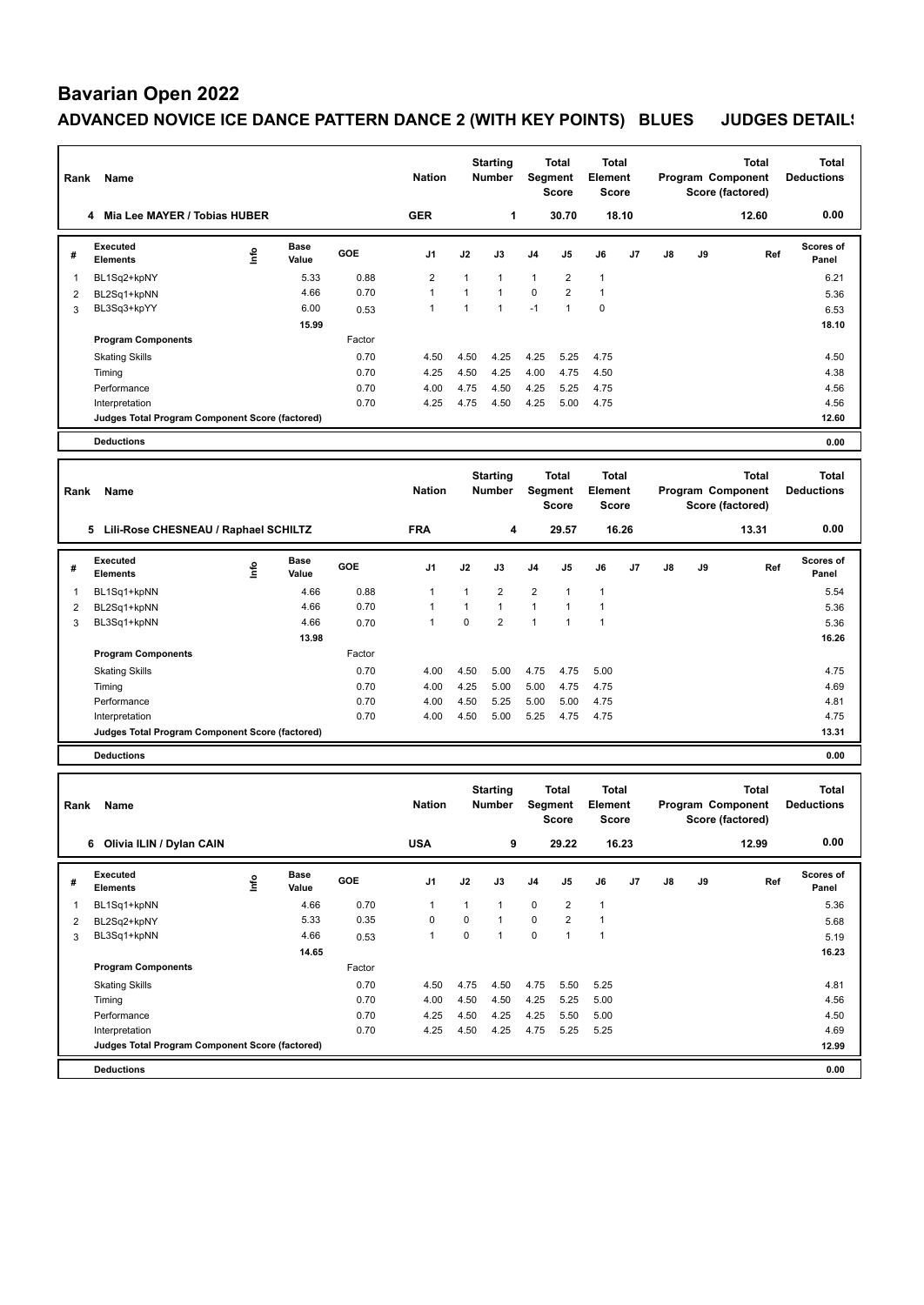# **Bavarian Open 2022**

### ADVANCED NOVICE ICE DANCE PATTERN DANCE 2 (WITH KEY POINTS) BLUES JUDGES DETAIL!

| Rank           | Name                                            |      |               |        | <b>Nation</b> |              | <b>Starting</b><br><b>Number</b> |                | <b>Total</b><br>Segment<br><b>Score</b> | <b>Total</b><br>Element<br><b>Score</b> |    |    |    | Total<br>Program Component<br>Score (factored) | <b>Total</b><br><b>Deductions</b> |
|----------------|-------------------------------------------------|------|---------------|--------|---------------|--------------|----------------------------------|----------------|-----------------------------------------|-----------------------------------------|----|----|----|------------------------------------------------|-----------------------------------|
|                | 7 Elisabeth HAVERS / Leo HAVERS                 |      |               |        | <b>AUT</b>    |              | 3                                |                | 28.42                                   | 16.55                                   |    |    |    | 11.87                                          | 0.00                              |
| #              | <b>Executed</b><br><b>Elements</b>              | ١nf٥ | Base<br>Value | GOE    | J1            | J2           | J3                               | J4             | J5                                      | J6                                      | J7 | J8 | J9 | Ref                                            | <b>Scores of</b><br>Panel         |
| 1              | BL1Sq2+kpNY                                     |      | 5.33          | 0.70   | 1             | 0            | $\mathbf{1}$                     | $\mathbf{1}$   | $\overline{2}$                          | $\mathbf{1}$                            |    |    |    |                                                | 6.03                              |
| 2              | BL2Sq1+kpNN                                     |      | 4.66          | 0.35   | $\mathbf 0$   | $\mathbf 0$  | 1                                | $\pmb{0}$      | $\overline{2}$                          | $\overline{1}$                          |    |    |    |                                                | 5.01                              |
| 3              | BL3Sq2+kpNY                                     |      | 5.33<br>15.32 | 0.18   | $\mathbf 0$   | 0            | $\mathbf{1}$                     | $-1$           | $\mathbf{1}$                            | 0                                       |    |    |    |                                                | 5.51<br>16.55                     |
|                | <b>Program Components</b>                       |      |               | Factor |               |              |                                  |                |                                         |                                         |    |    |    |                                                |                                   |
|                | <b>Skating Skills</b>                           |      |               | 0.70   | 3.75          | 4.00         | 4.25                             | 4.50           | 5.25                                    | 4.75                                    |    |    |    |                                                | 4.38                              |
|                | Timing                                          |      |               | 0.70   | 3.75          | 4.00         | 4.25                             | 3.75           | 5.25                                    | 4.50                                    |    |    |    |                                                | 4.13                              |
|                | Performance                                     |      |               | 0.70   | 3.50          | 4.00         | 4.50                             | 4.25           | 5.25                                    | 4.00                                    |    |    |    |                                                | 4.19                              |
|                | Interpretation                                  |      |               | 0.70   | 3.25          | 4.00         | 4.25                             | 4.00           | 5.50                                    | 4.75                                    |    |    |    |                                                | 4.25                              |
|                | Judges Total Program Component Score (factored) |      |               |        |               |              |                                  |                |                                         |                                         |    |    |    |                                                | 11.87                             |
|                | <b>Deductions</b>                               |      |               |        |               |              |                                  |                |                                         |                                         |    |    |    |                                                | 0.00                              |
|                |                                                 |      |               |        |               |              | <b>Starting</b>                  |                | <b>Total</b>                            | <b>Total</b>                            |    |    |    | Total                                          | <b>Total</b>                      |
| Rank           | Name                                            |      |               |        | <b>Nation</b> |              | <b>Number</b>                    |                | Segment                                 | Element                                 |    |    |    | Program Component                              | <b>Deductions</b>                 |
|                |                                                 |      |               |        |               |              |                                  |                | <b>Score</b>                            | <b>Score</b>                            |    |    |    | Score (factored)                               |                                   |
|                | 8 Natalie BLAASOVA / Filip BLAAS                |      |               |        | <b>CZE</b>    |              | 5                                |                | 27.40                                   | 15.21                                   |    |    |    | 12.19                                          | 0.00                              |
|                | <b>Executed</b>                                 |      | <b>Base</b>   | GOE    | J1            | J2           | J3                               | J <sub>4</sub> | J5                                      | J6                                      | J7 | J8 | J9 | Ref                                            | Scores of                         |
| #              | <b>Elements</b>                                 | lnfo | Value         |        |               |              |                                  |                |                                         |                                         |    |    |    |                                                | Panel                             |
| 1              | BL1Sq1+kpNN                                     |      | 4.66          | 0.53   | $-1$          | 1            | $\mathbf{1}$                     | 0              | 1                                       | 1                                       |    |    |    |                                                | 5.19                              |
| 2              | BL2Sq1+kpNN                                     |      | 4.66          | 0.35   | $-1$          | 0            | 1                                | $\pmb{0}$      | 1                                       | $\mathbf{1}$                            |    |    |    |                                                | 5.01                              |
| 3              | BL3Sq1+kpNN                                     |      | 4.66          | 0.35   | $-1$          | $\mathbf{1}$ | $\mathbf{1}$                     | $\mathbf 0$    | $\mathbf{1}$                            | 0                                       |    |    |    |                                                | 5.01                              |
|                | <b>Program Components</b>                       |      | 13.98         | Factor |               |              |                                  |                |                                         |                                         |    |    |    |                                                | 15.21                             |
|                | <b>Skating Skills</b>                           |      |               | 0.70   | 3.25          | 4.25         | 4.00                             | 4.50           | 4.75                                    | 4.75                                    |    |    |    |                                                | 4.38                              |
|                | Timing                                          |      |               | 0.70   | 3.50          | 4.25         | 4.00                             | 4.25           | 4.75                                    | 4.50                                    |    |    |    |                                                | 4.25                              |
|                | Performance                                     |      |               | 0.70   | 3.00          | 4.25         | 4.25                             | 4.25           | 4.75                                    | 4.75                                    |    |    |    |                                                | 4.38                              |
|                | Interpretation                                  |      |               | 0.70   | 3.25          | 4.25         | 4.25                             | 4.50           | 5.00                                    | 4.50                                    |    |    |    |                                                | 4.38                              |
|                | Judges Total Program Component Score (factored) |      |               |        |               |              |                                  |                |                                         |                                         |    |    |    |                                                | 12.19                             |
|                | <b>Deductions</b>                               |      |               |        |               |              |                                  |                |                                         |                                         |    |    |    |                                                | 0.00                              |
|                |                                                 |      |               |        |               |              | <b>Starting</b>                  |                | <b>Total</b>                            | <b>Total</b>                            |    |    |    | <b>Total</b>                                   | <b>Total</b>                      |
| Rank           | Name                                            |      |               |        | <b>Nation</b> |              | <b>Number</b>                    |                | Segment                                 | Element                                 |    |    |    | Program Component                              | <b>Deductions</b>                 |
|                |                                                 |      |               |        |               |              |                                  |                | <b>Score</b>                            | <b>Score</b>                            |    |    |    | Score (factored)                               |                                   |
|                | 9 Estelle BOUILLET / Baptiste FERRAND           |      |               |        | <b>FRA</b>    |              | 13                               |                | 27.39                                   | 15.04                                   |    |    |    | 12.35                                          | 0.00                              |
|                | Executed                                        |      | <b>Base</b>   |        |               |              |                                  |                |                                         |                                         |    |    |    |                                                | Scores of                         |
| #              | <b>Elements</b>                                 | lnfo | Value         | GOE    | J1            | J2           | J3                               | J4             | J5                                      | J6                                      | J7 | J8 | J9 | Ref                                            | Panel                             |
| 1              | BL1Sq1+kpNN                                     |      | 4.66          | 0.53   | $\mathbf{1}$  | 0            | 2                                | $-1$           | 1                                       | $\mathbf{1}$                            |    |    |    |                                                | 5.19                              |
| $\overline{c}$ | BL2Sq1+kpNN                                     |      | 4.66          | 0.35   | $\mathbf{1}$  | $\pmb{0}$    | $\mathbf{1}$                     | $-1$           | 0                                       | $\mathbf{1}$                            |    |    |    |                                                | 5.01                              |
| 3              | BL3Sq1+kpNN                                     |      | 4.66          | 0.18   | $\mathbf{1}$  | $\pmb{0}$    | $\mathbf{1}$                     | $-1$           | 0                                       | 0                                       |    |    |    |                                                | 4.84                              |
|                | <b>Program Components</b>                       |      | 13.98         | Factor |               |              |                                  |                |                                         |                                         |    |    |    |                                                | 15.04                             |
|                | <b>Skating Skills</b>                           |      |               | 0.70   | 4.25          | 4.25         | 4.50                             | 4.25           | 4.75                                    | 5.00                                    |    |    |    |                                                | 4.44                              |
|                | Timing                                          |      |               | 0.70   | 4.25          | 4.00         | 4.50                             | 3.00           | 4.25                                    | 4.75                                    |    |    |    |                                                | 4.25                              |
|                | Performance                                     |      |               | 0.70   | 4.25          | 4.25         | 4.75                             | 3.75           | 4.75                                    | 4.75                                    |    |    |    |                                                | 4.50                              |
|                | Interpretation                                  |      |               | 0.70   | 4.50          | 4.25         | 4.50                             | 4.25           | 4.50                                    | 4.50                                    |    |    |    |                                                | 4.44                              |
|                | Judges Total Program Component Score (factored) |      |               |        |               |              |                                  |                |                                         |                                         |    |    |    |                                                | 12.35                             |
|                | <b>Deductions</b>                               |      |               |        |               |              |                                  |                |                                         |                                         |    |    |    |                                                | 0.00                              |
|                |                                                 |      |               |        |               |              |                                  |                |                                         |                                         |    |    |    |                                                |                                   |